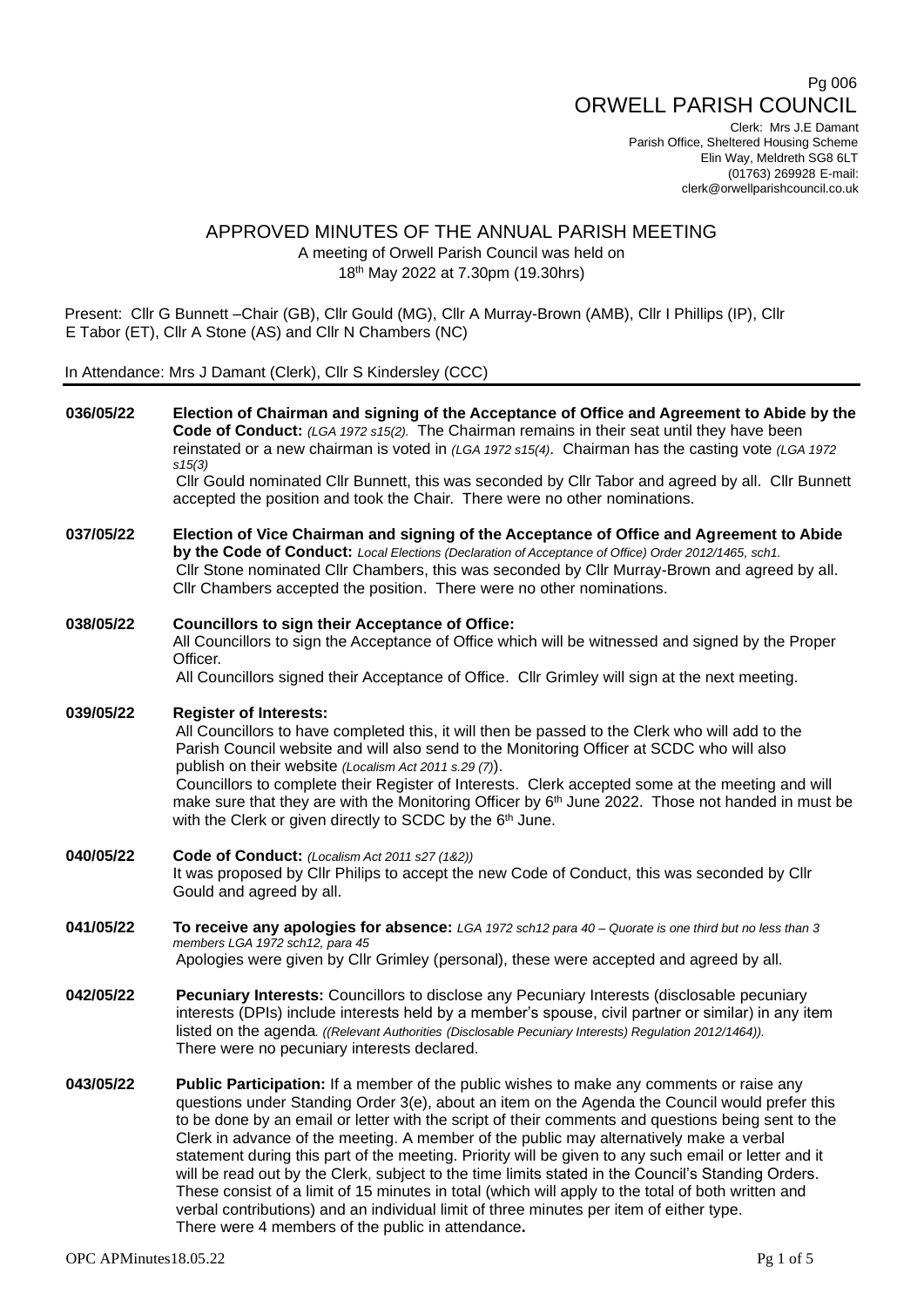#### **Items:**

Clerk to let Mrs Kenyon know what is happening with the funding to support Street Party for the Platinum Jubilee. **Action: Clerk**

## **44/05/22 Minutes of the meetings held on 20th April 2022:**

Following minor alterations, the minutes were proposed by Cllr Philips and seconded by Cllr Murray-Brown. The Chairman then signed the minutes as a true record. Amendments: 03/04/22 delete Carter Jonas ;08/04/22 should be Mrs Hamilton; 10/04/22 should be Alison Talkinton: 12/04/22 Cllr Stone wanted the minutes to state that further investigation was to be done on the electricity usage on the pavilion due to the high charges; 22/04/22 remove first line

## **45/5/22 Election of Planning Committee: (GB, AS, ET, MG, AMB)**

It was proposed by Cllr Bunnett, that if all were in agreement, to nominate all councillors on the previous Committee, these were: Cllrs Gould, Stone, Tabor and Bunnett, this was agreed and seconded by Cllr Stone with agreement for all. It was proposed by Cllr Stone that Cllr Murray Brown join the Planning Committee, this was

seconded by Cllr Bunnett and agreed by all.

#### **46/5/22 Election of New Recreation Ground Committee: (GB, AS, MG, IP)**

It was proposed by Cllr Bunnett, that if all were in agreement, to nominate all councillors on the previous Committee, these were: Cllrs Bunnett, Stone, Gould and Philips, this was agreed and seconded by Cllr Stone and agreed by all.

## **47/05/22 Working Groups & Responsibilities:**

Neighbourhood Plan Steering Group (NHP) – Cllrs Gould, Tabor and Grimley Environmental Working Group (EWG) – Cllrs Bunnett, Chambers, Gould, Grimley, Tabor Recreation Grounds Working Group (RGWG) - Cllrs Bunnett, Stone, Philips Cllr Bunnett will issue an invite to all councillor for the next meeting of the RGWG. Finance Working Group (FWG)– Cllr Bunnett, Philips, Chambers

## **48/05/22 CCC Report: Circulated prior to the meeting**

Cllr Kindersley reported that the Education Reform Bill is going through Parliament and is encouraging all schools to join an Academy. With regards to the East West Rail project the part of the proposal for the line to run between Bedfordshire and Cambridgeshire, which would include this area, does not appear to have progressed any further.

Cllr Kindersley suggested the Parish Council contact Mr Ian Southcott as Cemex may still be giving grants and they maybe able to assist with the Glebe Field.

SCDC is looking for Ukrainian translators.

In the recent Ofsted report, all the schools in this area were 'good'.

The CCC have taken on the 'No Mowing' for May, this means that no verges will be mowed unless for H&S reasons.

Cllr Bunnett reported that the junction between Fishers Lane/A603 needs cutting. Cllr Kindersley noted this but the Clerk suggested that if anyone has a concern regarding verges, roads or footways should report it via the CCC website, this is the best way and gives the person reporting it an update direct from CCC.

[https://www.cambridgeshire.gov.uk](https://www.cambridgeshire.gov.uk/)

#### **49/05/22 SCDC Report:**

Cllr Van de Weyer was not present.

## **50/05/22 Matters Arising items for information, no actions can be taken:**

Risk Assessment ongoing with Clerk and Cllr Gould and possibly the Admin Assistant. Admin Assistant is looking into the litter bins and the areas for them to be placed. Admin Assistant is looking into the matter of the red telephone box.

## **51/05/22 Schedule of Events:**

This is useful to have this on a monthly basis as 'Review of Schedule of Actions'

#### **52/05/22 Planning:**

Appeal against refusal – application No 21/04556/FUL

A brief discussion was taken with the Planning Committee, due to the recent report recently received from the SCDC Planning Department, it was proposed by Cllr Tabor that the Planning Committee modify/withdraw their previous recommendation and to now recommend 'refusal'.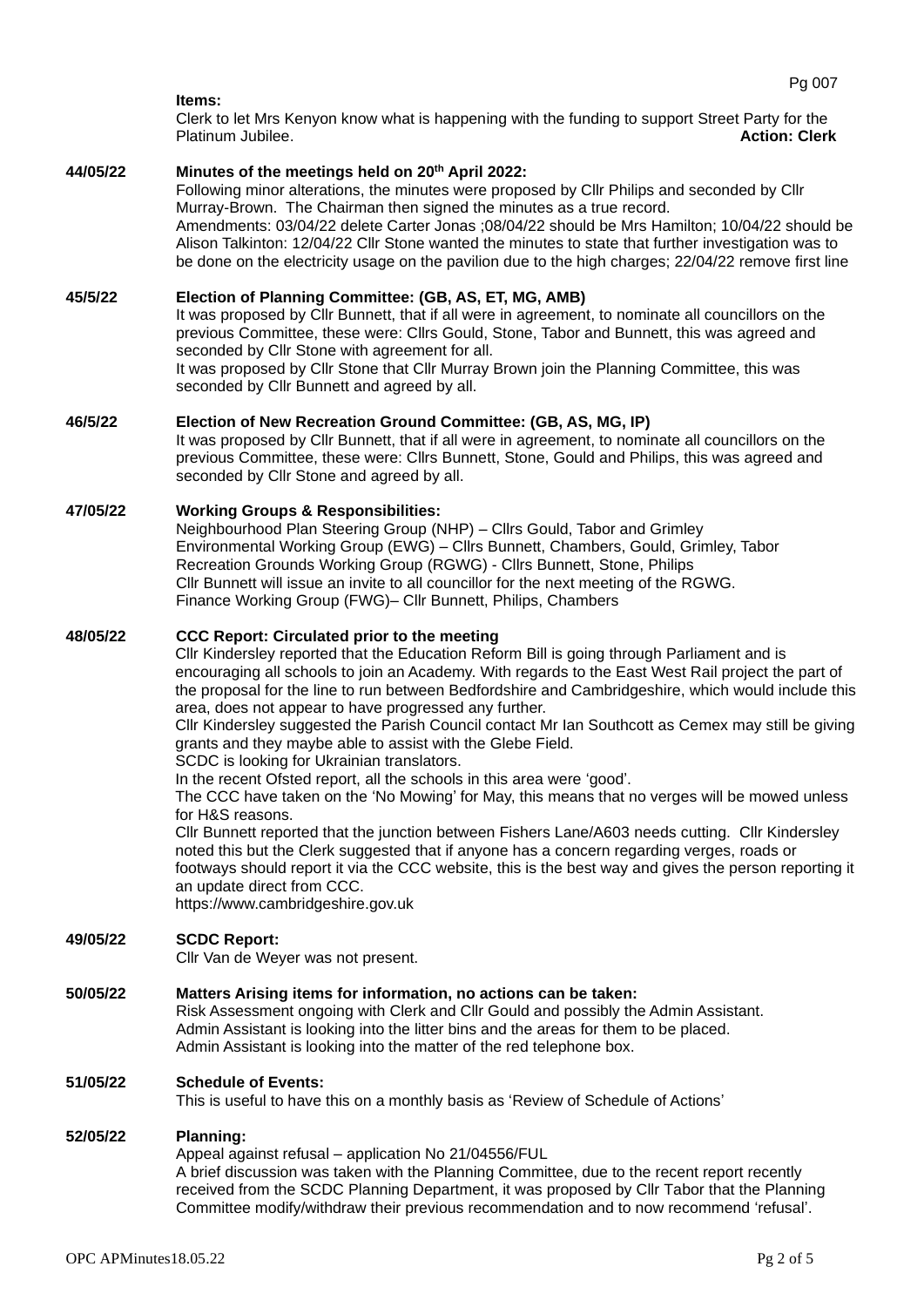A vote was taken with 2 Abstaining, 3 in favour of this decision to withdraw the original recommendation. Motion Carried: to withdraw previous recommendation and now recommend 'refusal'.

## **53/05/22 HRH Queen Elizabeth II Platinum Jubilee Celebrations**

The programme of events has now been agreed. The issue of payments has been discussed and the possibility of getting a card reader might help with payments.

Cllr Chambers reminded the meeting that NT Wimpole Estate is allowing residents of Orwell to visit the House, Gardens and Grounds free of charge.

Meeting closed 8.39pm

Mrs Kenyon stated that the programme of events has now been agreed. The Beacon will be lit on Thursday, Cllr Chambers reported that he will be dealing with this and will arrange to have wine available to those who wished to give a toast to the Queen. Cllr Stone will do a risk assessment. Cllr Chambers reported that the inner basket is being made.

Mrs Kenyon stated that the tickets for 'Turn in the Tent', were going well.

Cllr Chambers is organising the Cash and Carry bar which will be on a sale or return basis. The Chequers will be helping with the food

Cllr Stone will assist with the electrics.

Meeting opened 8.50pm

## **54/05/22 Neighbourhood Plan (NP):**

Cllr Gould reported that the application has been sent to the Clerk for submission to SCDC, this is for the designated area for the Neighbourhood Plan. Mr Collins (Chairman) is presently putting together a website and there will be an email address. Cllr Philips will update the Parish Council information of the Past and Present website so it can accommodate this. A small survey will be publicised in the Orwell Bulletin where residents will be asked what they would like to see in the future for Orwell. This will also be a topic at the Annual Meeting of the Parish. Cllr Gould will do a PowerPoint presentation.

## **55/05/22 New Recreation Ground:**

**The area has now been rotovated three times, and Cllr Bunnett would like to give his thanks to Mr Breed who oversaw this.** The ground needs a bit of growth for the spray to work. Buchans will now spray the field once the conditions are right, this has already been agreed. The cost for this will come from the earmarked reserves for the New Recreation Ground.

## **56/05/22 Existing Recreation Ground & Pavilion:**

Cllr Stone is investigating the smart meter as it may not be recording correctly. Clerk will ask the Caretaker if they could send in a daily reading so it can be recorded this will help to see if the Smart meter is working correctly. **Action: Clerk/Caretaker Action: Clerk/Caretaker** 

Update from Cllr Stone:

Electrical charges, check smart meter – electricity charges seem extreme.

It was suggested that the Pavilion have a separate item on the agenda, separate to the Recreation Ground, to see what is needed and how to move forward.

## **57/05/22 Chapel Orchard:**

There was nothing to report.

## **58/0522 Glebe Field and Paddock – Purchase of land**

Cllr Bunnett reported that he will prepare the document he will be presenting at the Village Meeting. A decision has to be made at the next Parish Council meeting on whether the Parish Council wish to proceed with the purchase. The cost is £50,000 (plus circs £3k in legal fees) and the Parish Council have 12 months to raise the necessary funds. It is hoped that grants and fund-raising will assist with this. The Parish Council does have some reserves, which could be used, but this would mean that they wouldn't be available for other projects for the village. Decisions to be recorded:

Legal fees - the Diocese will pay their fees but the Parish Council will have to pay their own fees which is estimated to be £2500-£3000.

Land registry fees

Maintenance costs – the Parish Council will maintain the Glebe Field, Paddock and Clunch Pit.

.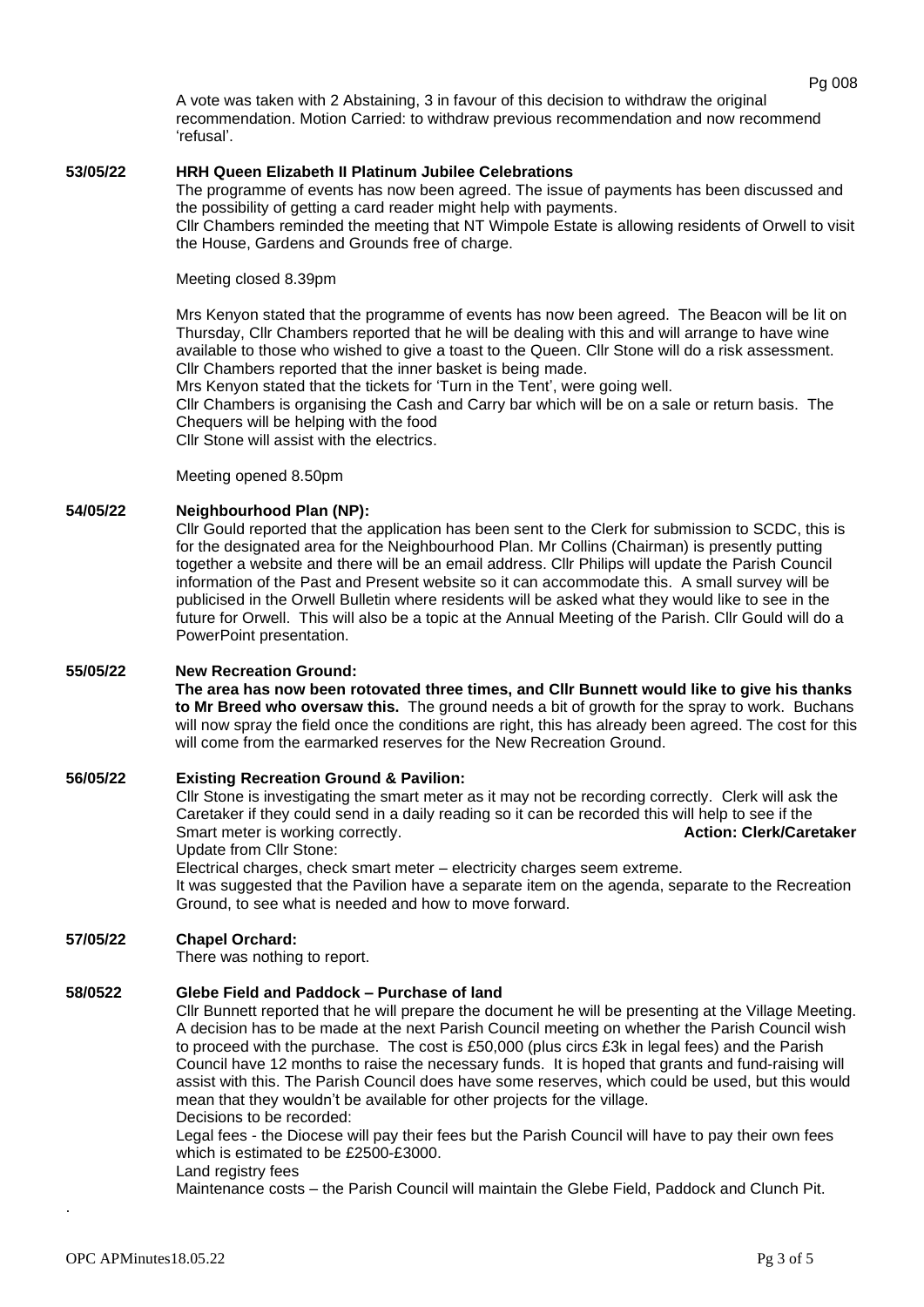**59/05/22 Clunch Pit group of properties:** (*Clunch Pit, Quarry Lane, Glebe Field and Paddock*). Cllr Chambers is seeking three tenders for replacing the fencing. This will be presented to the Parish Council once they have been received.

## **60/05/22 Youth Club Worker:**

Cllr Bunnett has contacted Mr Talbot who reported that he is still looking for someone to take on the role of a Youth Club Working. No decision has been made regarding surplus funds.

## **61/05/22 Environment Working Group:**

The training for Parish Online was discussed and it was proposed by Cllr Bunnett that the Parish Council take this on with a cost of £100, this was seconded by Cllr Chambers and agreed by all.<br>Clerk will organise. **Action: Clerk Clerk will organise. Cost of tree planting ceremony – this was not discussed**.

**62/05/22 Village Hall:** *(Cllrs GB, ET and AS)* Nothing to report.

#### **63/05/22 Financial Report:**

Cllr Phillips and the Assistant Clerk have been setting up Scribe for the next financial year, this should now work with the precept allocations. The monthly reports should now be a lot easier for councillors to follow.

## **64/05/22 Office Equipment:**

Defer to next month. Clerk said that she has a laptop that the Admin Assistant can use while they are both in the office. However, this is not Orwell's laptop so if the Admin Assistant works from home, they may still need a laptop.

## **65/05/22 Financial Matters:**

1. Financial Statements for May 2022

2.Payments and Additional payments for May 2022 *(Additional payments are shaded; these costs have already been agreed but may not have appeared on the agenda.*

*Local Government Act (LGA); Public Health Act (PHA); Open Space Act (OSA); Parish Council Act (PCA); Highways Act (HA)*

## **PAYMENTS FOR AUTHORISATION –ORWELL PARISH COUNCIL MEETING 18th May 2022**

| Payee                             | Amount £             | Vat £              | <b>Description</b>                                                | Power            |
|-----------------------------------|----------------------|--------------------|-------------------------------------------------------------------|------------------|
| Salaries, HMRC,<br>Pension        | Confidential         | $\mathbf{0}$       | Employees payments for May 2022                                   | LGA 1972 s112    |
| Drax Power                        |                      |                    | Street light energy April 2022                                    | PCA 1957 s3      |
| E-On                              | £317.63              |                    | Pavilion electricity                                              | LGA 1972 s143    |
| J Damant                          | £25.44               |                    | Expenses Easyspace mail renewal                                   | LGA 1972 s112    |
| Meldreth Parish Council   £100.00 |                      | $\mathbf{0}$       | Contribution towards office expenses May<br>2022                  | LGA 1972 S113    |
| <b>Buchans Landscapes</b>         | £632.26<br>£495.58   | £105.38<br>£82.60  | March 22 Grounds Mtce<br>April 22 Grounds Mtce                    | OSA 1906 s9/10   |
| Zurich Insurance                  | 1366.19              | $\mathbf{0}$       | Insurance Cover part of existing contract<br>which ends June 2023 | LGA 1972 S113    |
| Hertfordshire CCTV                | £1854.00<br>£2110.50 | £309.00<br>£351.75 | CCTV sim card renewal<br>CCTV monitoring & Maintenance            | LG&R 1997 s31    |
| Marquee                           | £1488.00             | $\mathbf{0}$       | Marquee for Jubiliee – take out of earmark<br>reserves            | S <sub>137</sub> |

3.Update on presentation of accounts from May 2022. This appears to have been rectified with Scribe

4. Clerk will send Cllr Chambers the mandate to be completed for him to become a signatory. To put CCTV on the next agenda.

It was proposed by Cllr Philips to accept all payments, this was seconded by Cllr Murray Brown and agreed by all.